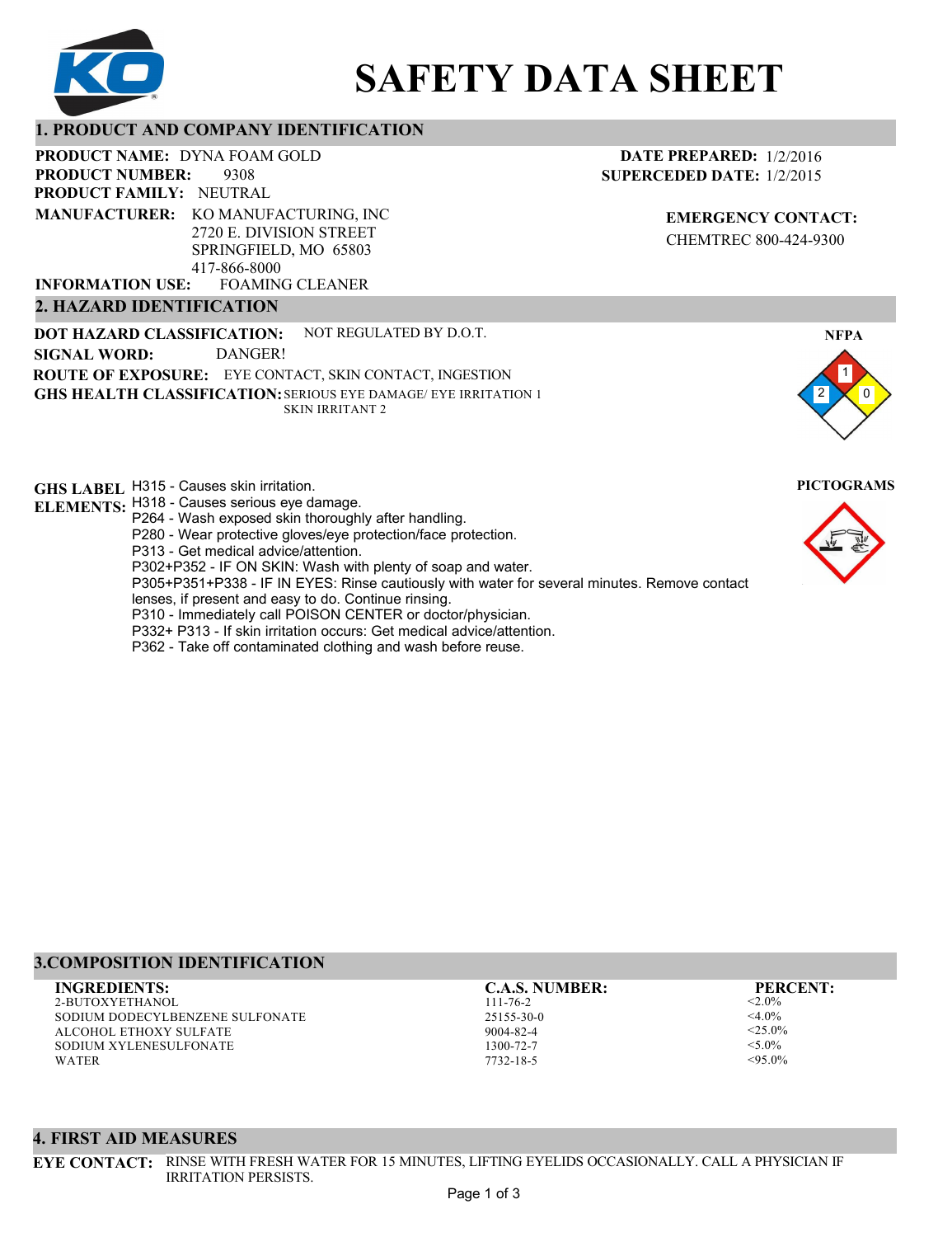#### **4. FIRST AID MEASURES - CONTINUED**

**SKIN CONTACT:** RINSE WITH PLENTY OF FRESH WATER AND REMOVE CONTAMINATED CLOTHING IMMEDIATELY. CALL A PHYSICIAN IF IRRITATION PERSISTS.

**INGESTION:** RINSE MOUTH WITH FRESH WATER. DO NOT INDUCE VOMITING. CALL A PHYSICIAN IMMEDIATELY. IF CONSCIOUS, GIVE LARGE QUANTITIES OF WATER. DO NOT GIVE ANYTHING BY MOUTH IF UNCONSCIOUS.

**INHALATION:** IF OVERCOME BY EXPOSURE, REMOVE VICTIM TO FRESH AIR IMMEDIATELY. GIVE OXYGEN OR ARTIFICIAL RESPIRATION AS NEEDED. CALL A PHYSICIAN IMMEDIATELY.

#### **5. FIRE FIGHTING MEASURES**

**FLAMMABLE PROPERTIES:** NON FLAMMABLE.

**FLASH POINT:** >200 F

**SUITABLE EXTINGUISHING MEDIA:** DRY CHEMICAL, FOAM OR CARBON DIOXIDE, WATER SPRAY.

**UNSUITABLE EXTINGUISHING MEDIA:** NOT ESTABLISHED.

**SPECIFIC HAZARDS ARISING** NONE KNOWN.

**FROM THE CHEMICAL:**

**PROTECTIVE EQUIPMENT AND PRECAUTIONS FOR FIREFIGHTERS:** APPPROVED) AND FULL PROTECTIVE GEAR. WEAR SELF-CONTAINED BREATHING APPARATUS (PRESSURE DEMAND MSHA/NIOSH

#### **6. ACCIDENTAL RELEASE MEASURES**

**PERSONAL PRECAUTIONS:** AVOID CONTACT WITH EYES AND SKIN. SPILL AREA MAY BE SLIPPERY. WEAR PROPER PROTECTIVE EQUIPMENT WHEN DEALING WITH RELEASE.

**ENVIRONMENTAL PRECAUTIONS:** CONTAIN SPILL TO AVOID RELEASE TO THE ENVIRONMENT. KEEP CONTAINER TIGHTLY CLOSED WHEN NOT IN USE.

**METHODS FOR CONTAINMENT** COLLECT FOR DISPOSAL USING AN INERT ABSORBENT MATERIAL AND TRANSFER TO A **AND CLEAN-UP:** CONTAINER FOR REUSE OR DISPOSAL.

#### **7. HANDLING AND STORAGE**

**HANDLING:** HANDLE WITH CARE AND AVOID CONTACT WITH EYES AND SKIN. ALWAYS WEAR PROPER CHEMICAL RESISTANT PROTECTIVE EQUIPMENT 29CFR1910.132-138. WASH THOROUGHLY AFTER HANDLING.

**STORAGE:** STORE IN A COOL, DRY PLACE. KEEP OUT OF REACH OF CHILDREN. KEEP LID TIGHTLY CLOSED WHEN NOT IN USE.

### **8. EXPOSURE CONTROLS/PERSONAL PROTECTION**

**ENGINEERING CONTROLS:** NONE REQUIRED UNDER NORMAL USE.

**EYE / FACE PROTECTION:** CHEMICAL SAFETY GLASSES.

**SKIN PROTECTION:** CHEMICAL RESISTANT GLOVES.

**THRESHOLD LIMIT VALUE (TLV):** 2-BUTOXYETHANOL, 20 PPM

### **9. PHYSICAL AND CHEMICAL PROPERTIES**

**PHYSICAL STATE:** LIQUID. **APPEARANCE: ODOR: BOILING POINT:** NOT ESTABLISHED. **FREEZING POINT:** NOT ESTABLISHED. **SPECIFIC GRAVITY:** 1.03 **pH (1%): EVAPORATION RATE:** NOT ESTABLISHED. **FLASH POINT: LOWER FLAMMABILITY/EXPLOSIVE LIMIT:** NOT ESTABLISHED. **UPPER FLAMMABLE/EXPLOSIVE LIMIT:** NOT ESTABLISHED. 8.0-9.0  $>200$  F GOLD LIQUID. CHERRY SCENT. **VISCOSITY: REALITIVE DENSITY:** 8.6 LBS./GL. **SOLUBILITY: VAPOR PRESSURE:** NOT ESTABLISHED. **VAPOR DENSITY:** NOT ESTABLISHED. **DECOMPOSITION** NOT ESTABLISHED. **TEMPERATURE: PARTICAL COEFFICIENT:** NOT ESTABLISHED. **N-OCTANOL/WATER** NOT ESTABLISHED. SOLUBLE.

**AUTO-IGNITION TEMPERATURE:** NOT ESTABLISHED.